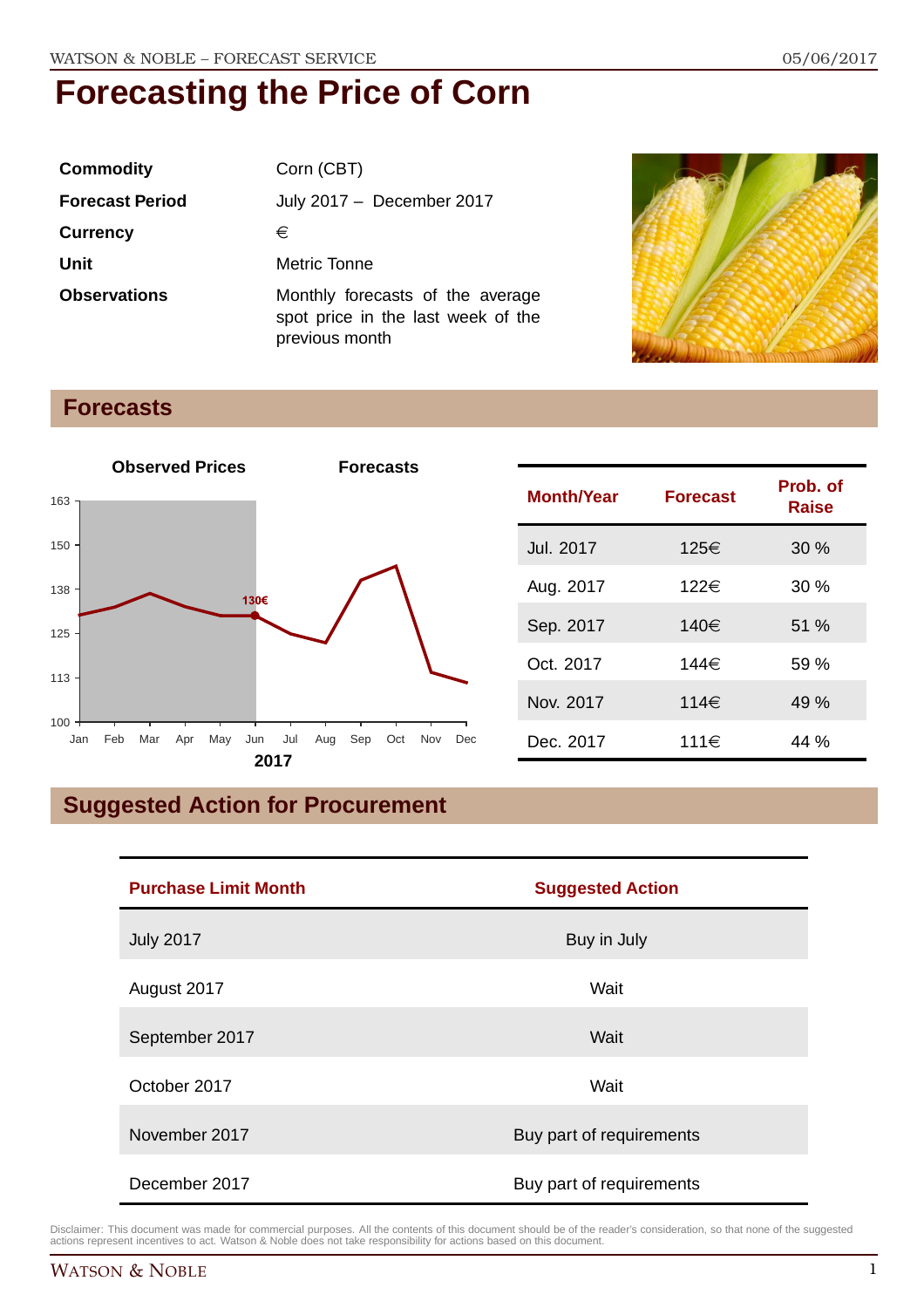### **Impact Analysis: One Month Forecast**



Our algorithm forecasts a lower price of Corn in one month: it is expectable that the price decreases 3.91% from 130 $\in$  to 125 $\in$ until the beginning of July.

## **Indices of Factors**



- Negative pressure of the index of variables representing the market downstream
- Slightly positive pressure of the financial index
- **Negative pressure of other commodities and other** factors
- Focus on US, Mexico, and India

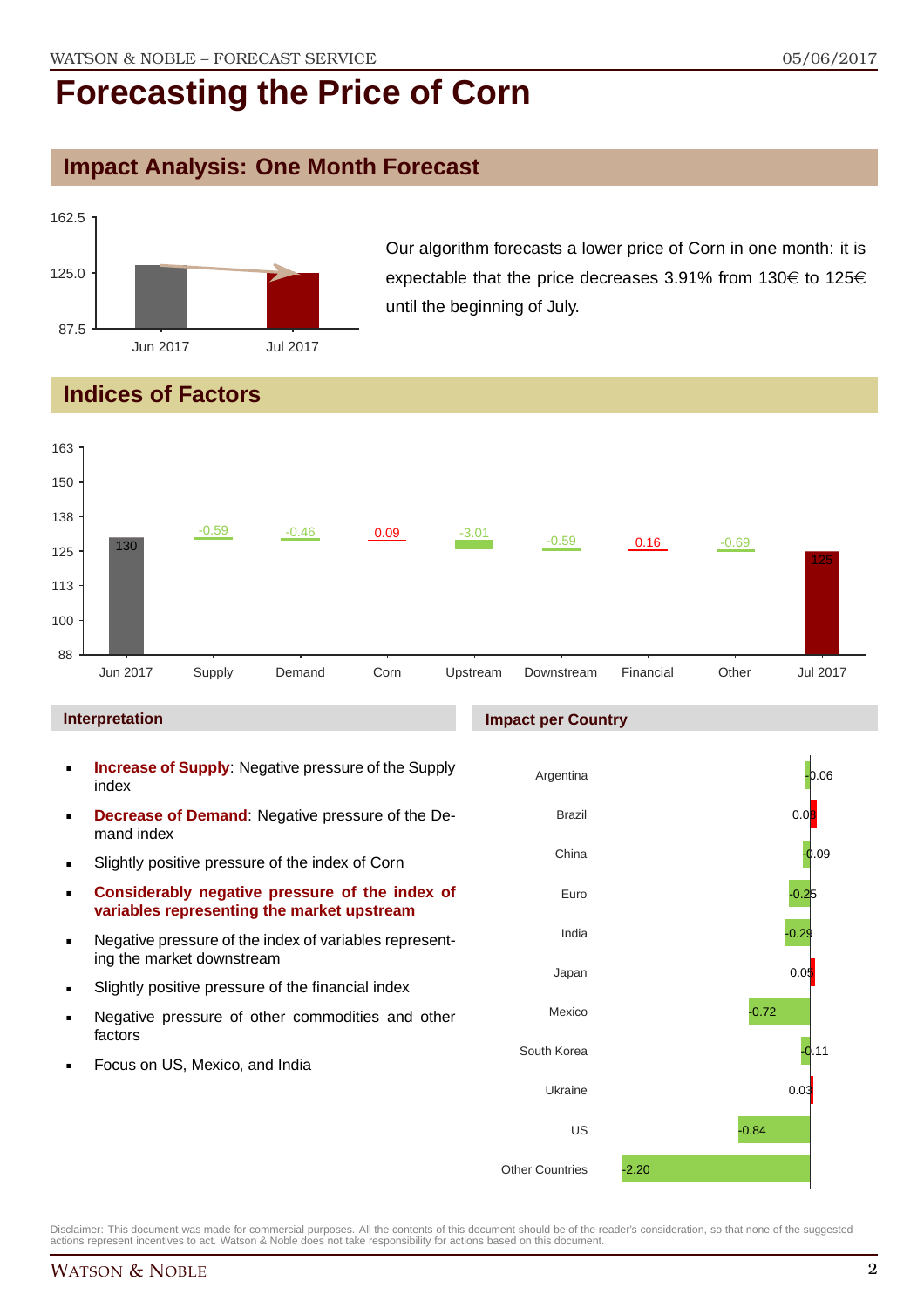### **Impact Analysis: Two Months Forecast**



Our algorithm forecasts a lower price of Corn in two months: it is expectable that the price decreases 5.85% from 130 $\in$  to 122 $\in$ until the beginning of August.

## **Indices of Factors**

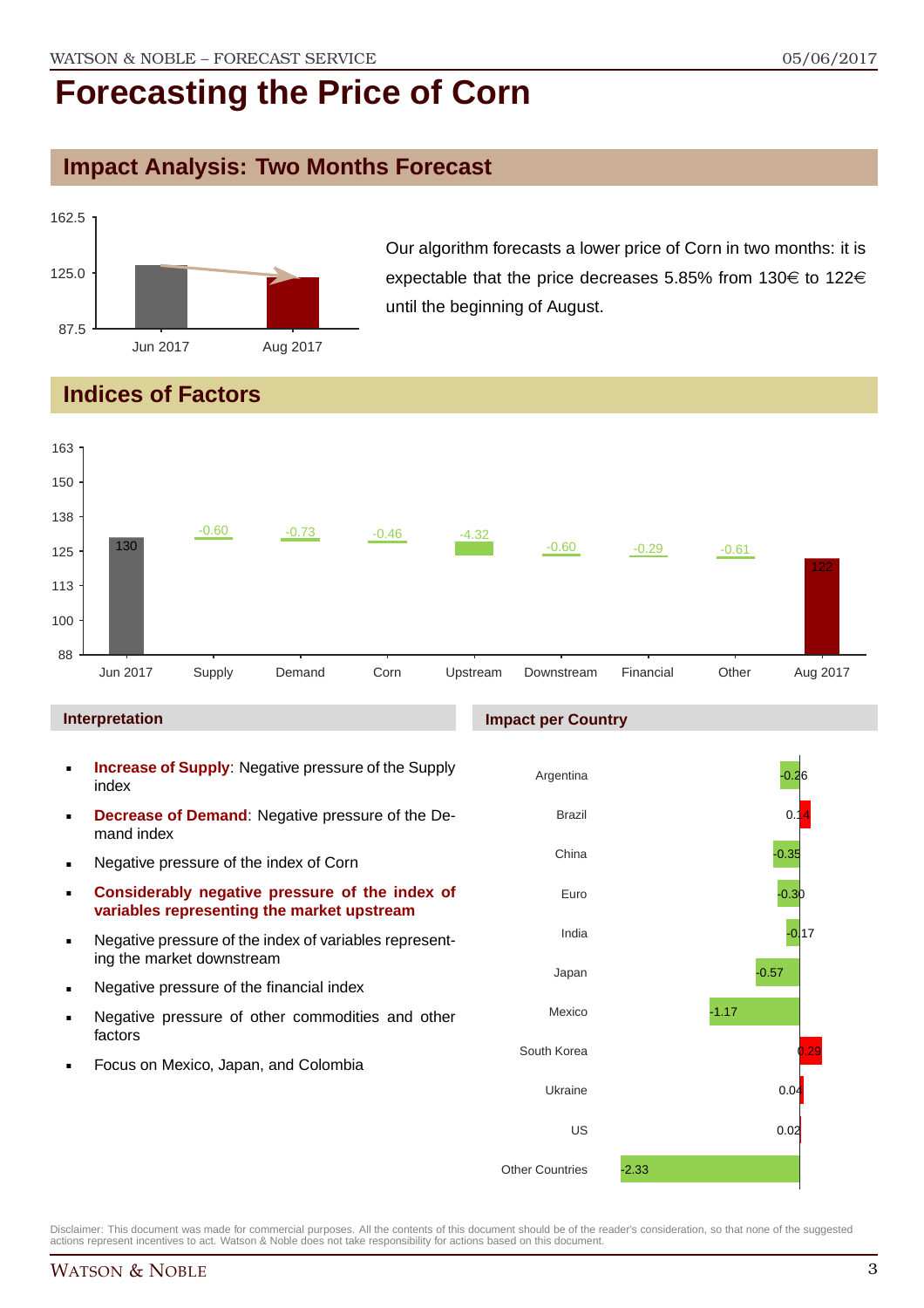### **Impact Analysis: Three Months Forecast**



Our algorithm forecasts a higher price of Corn in three months: it is expectable that the price increases 7.72% from 130 $\in$  to 140 $\in$ until the beginning of September.

## **Indices of Factors**



#### **Interpretation**

- **Decrease of Supply**: Positive pressure of the Supply index
- **Considerable increase of Demand**: Positive pressure of the Demand index
- **Slightly positive pressure of the index of Corn**
- Negative pressure of the index of variables representing the market upstream
- Positive pressure of the index of variables representing the market downstream
- **•** Positive pressure of the financial index
- **Positive pressure of other commodities and other fac**tors
- Focus on Canada, US, and Euro

#### **Impact per Country**

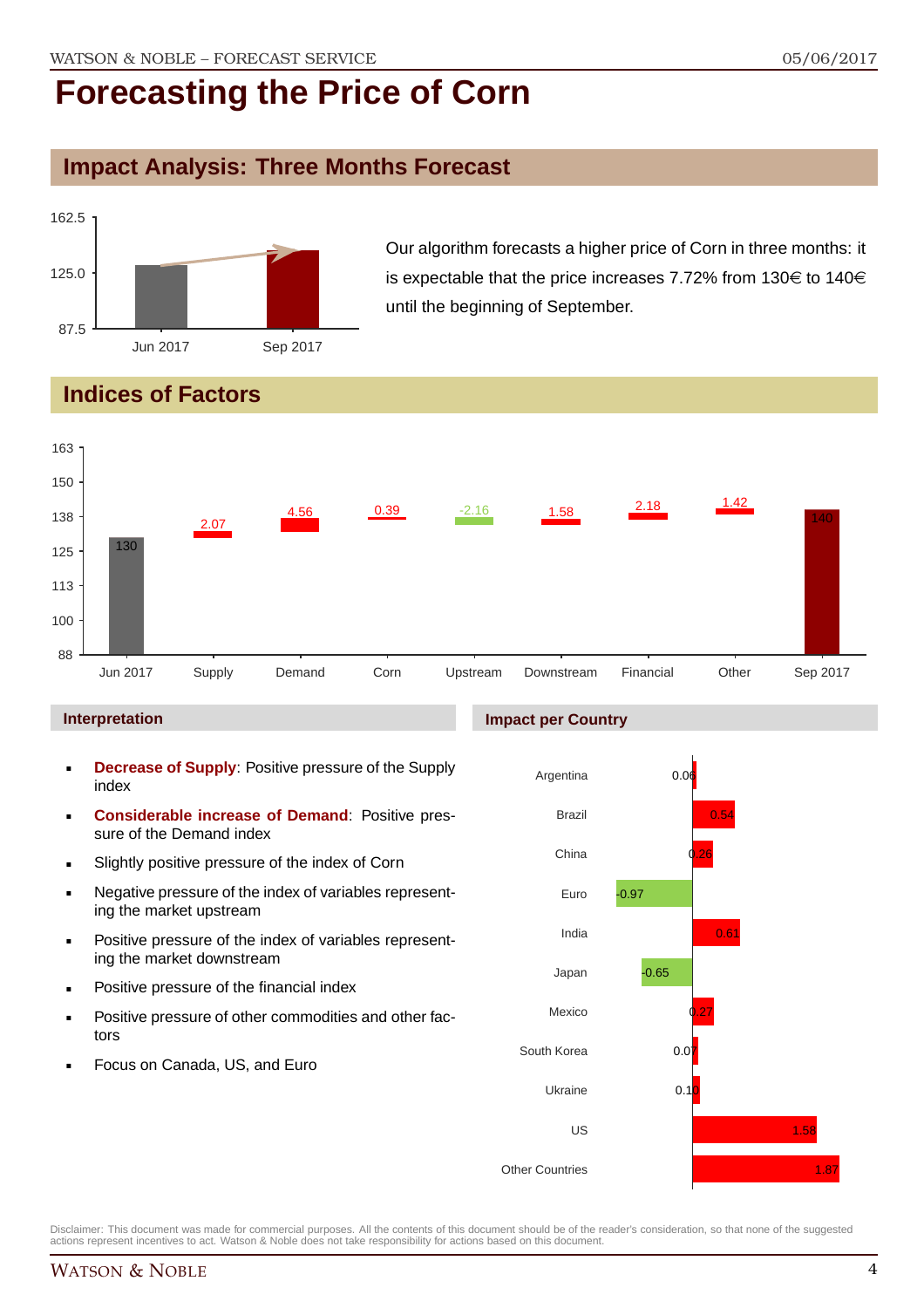### **Impact Analysis: Four Months Forecast**



Our algorithm forecasts a higher price of Corn in four months: it is expectable that the price increases 10.79% from 130 $\in$  to 144 $\in$ until the beginning of October.

## **Indices of Factors**



#### **Interpretation**

- **Decrease of Supply**: Positive pressure of the Supply index
- **Considerable increase of Demand**: Positive pressure of the Demand index
- Positive pressure of the index of Corn
- Negative pressure of the index of variables representing the market upstream
- Positive pressure of the index of variables representing the market downstream
- **•** Positive pressure of the financial index
- **Positive pressure of other commodities and other fac**tors
- Focus on Canada, US, and Egypt

#### **Impact per Country**

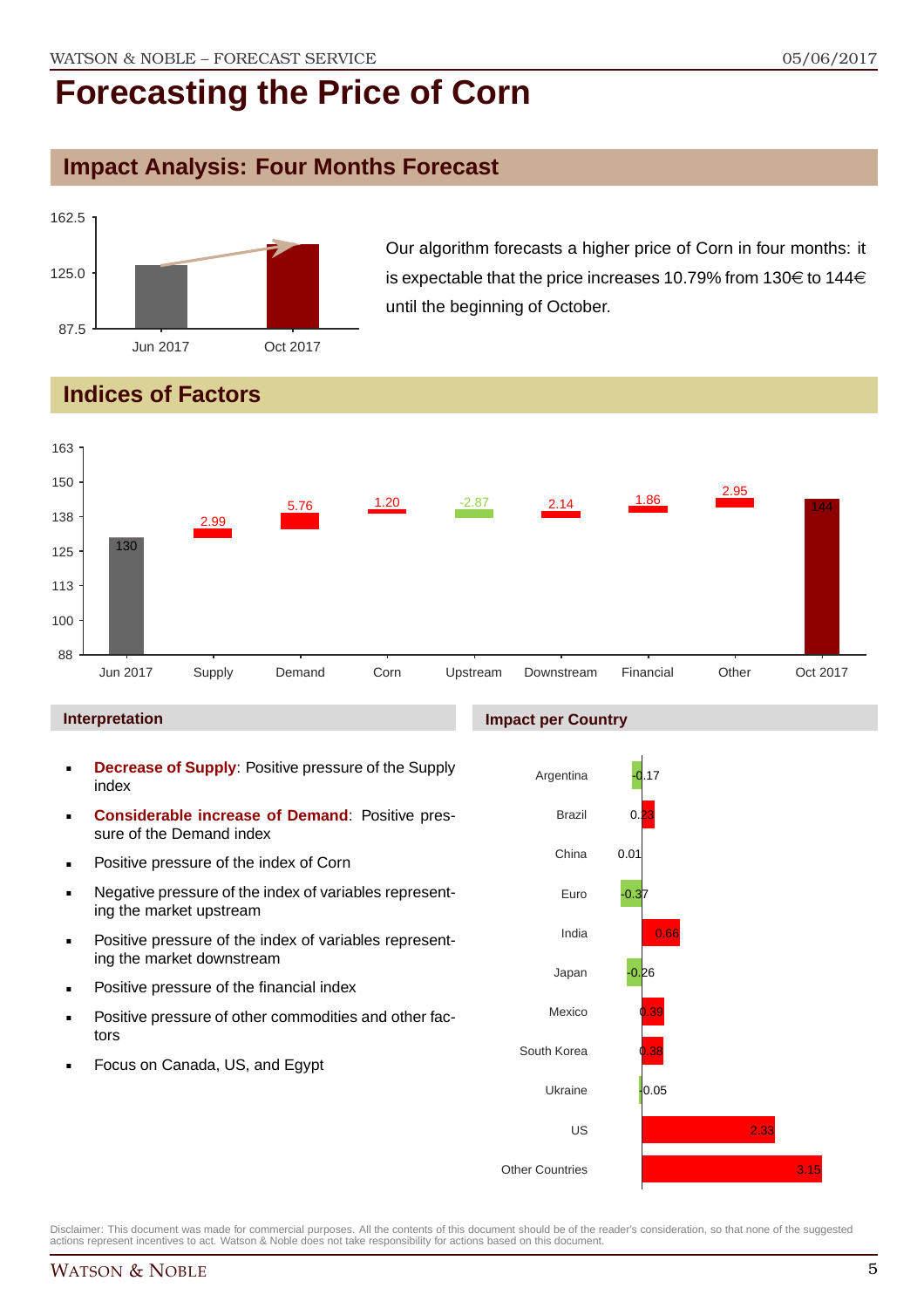### **Impact Analysis: Five Months Forecast**



Our algorithm forecasts a lower price of Corn in five months: it is expectable that the price decreases 12.26% from 130 $\in$  to 114 $\in$ until the beginning of November.

### **Indices of Factors**



#### **Interpretation**

- Slight increase of Supply: Negative pressure of the Supply index
- **Decrease of Demand**: Negative pressure of the Demand index
- **Slightly positive pressure of the index of Corn**
- **Considerably negative pressure of the index of variables representing the market upstream**
- Negative pressure of the index of variables representing the market downstream
- **Considerably negative pressure of the financial index**
- Negative pressure of other commodities and other factors
- Focus on Mexico, Egypt, and Taiwan

#### **Impact per Country**



Disclaimer: This document was made for commercial purposes. All the contents of this document should be of the reader's consideration, so that none of the suggested actions represent incentives to act. Watson & Noble does not take responsibility for actions based on this document.

#### WATSON & NOBLE 6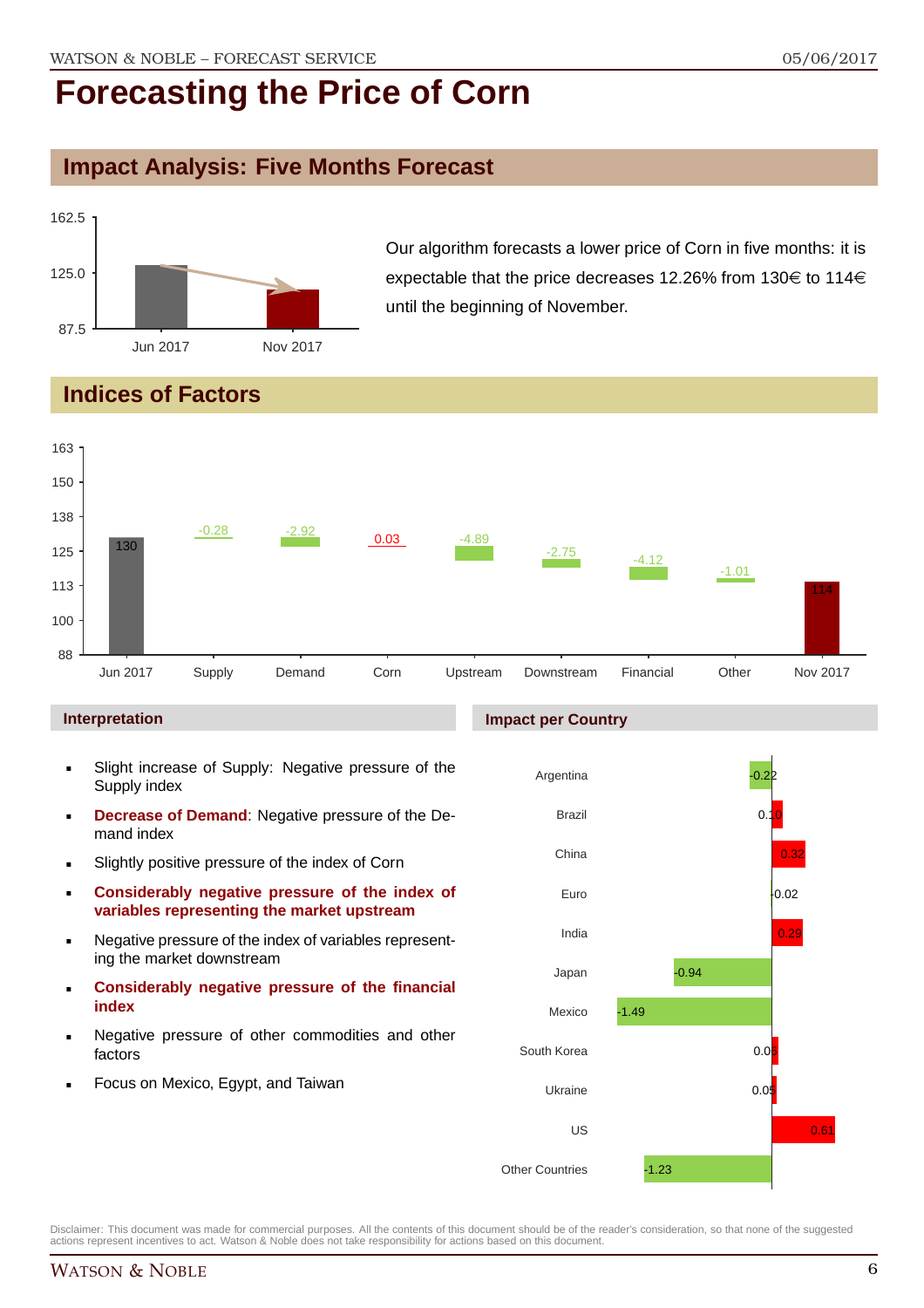### **Impact Analysis: Six Months Forecast**



Our algorithm forecasts a lower price of Corn in six months: it is expectable that the price decreases 14.49% from 130 $\in$  to 111 $\in$ until the beginning of December.

### **Indices of Factors**



#### **Interpretation**

- Slight increase of Supply: Negative pressure of the Supply index
- **Considerable decrease of Demand**: Negative pressure of the Demand index
- **Slightly positive pressure of the index of Corn**
- Negative pressure of the index of variables representing the market upstream
- Negative pressure of the index of variables representing the market downstream
- **Considerably negative pressure of the financial index**
- Negative pressure of other commodities and other factors
- Focus on Egypt, Japan, and US

#### **Impact per Country**

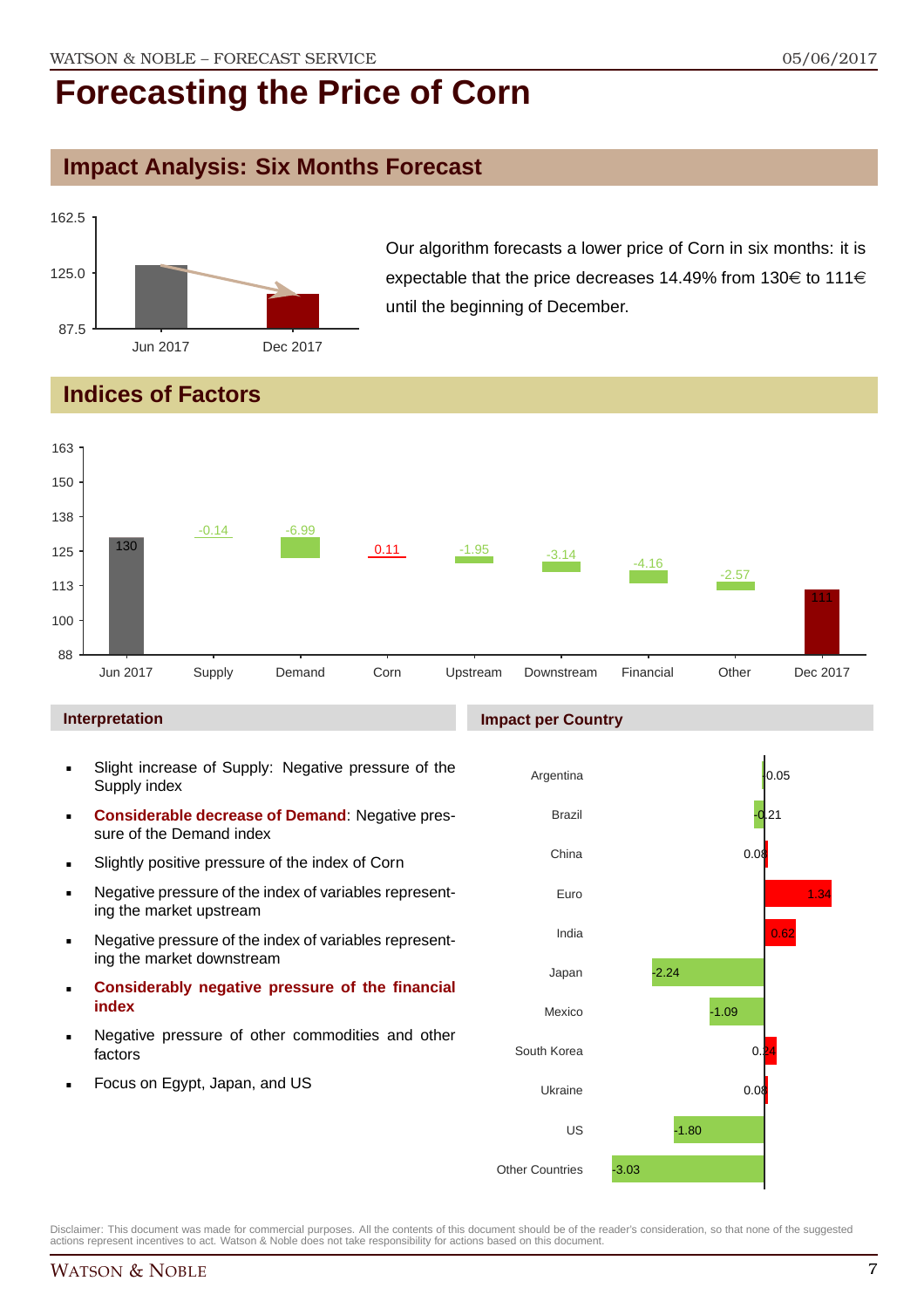### **APPENDIX – Technical Explanation of the Impact Analysis**

In this appendix, we explain the impact analysis of the factors that most contribute for our forecasts.

This Impact Analysis is conducted individually for **each time horizon**, allowing for a distinction between the indices of variables that contribute for our forecasts at short and medium run.

For each time horizon, our analysis has **two components**: first, we present the impact of variables grouped by **indices of factors**; second we present the impact of variables grouped by **indices of countries**.

#### **Indices of Factors**

**Indices of factors** are indices of the weighted contributions of the variables grouped in those factors.

**Supply Index**: composed of macroeconomic variables of the producing and exporting countries. It includes variables such as production, exchange rates, inflation, monetary policy, and wages. For example, an increase in wages implies higher production costs which should (in linear, general, and ceteris paribus terms) generate an incentive to increase prices;

**Demand index**: composed of macroeconomic variables of the consuming and importing countries. It includes variables such as production, exchange rates, inflation, monetary policy, and wages. For example, a decrease in a consumer confidence index should (in linear, general, and ceteris paribus terms) increase savings and decrease demand, leading to lower prices;

**Corn Index**: composed of variables related to Corn. It includes variables such as the price of Corn in different regions of the world and exports, imports, and producer prices of Corn in some countries. For example, an increase in the price of Corn in other region may imply an increase in the price of Corn in Europe due to arbitrage movements;

**Upstream index**: composed of variables related to Weather and Fertilizers. It includes variables such as the price and exports, imports, and producer prices of the inputs in some countries. For example, an increase in the price of Fertilizers should (in linear, general, and ceteris paribus terms) generate an increase in the price of Corn;